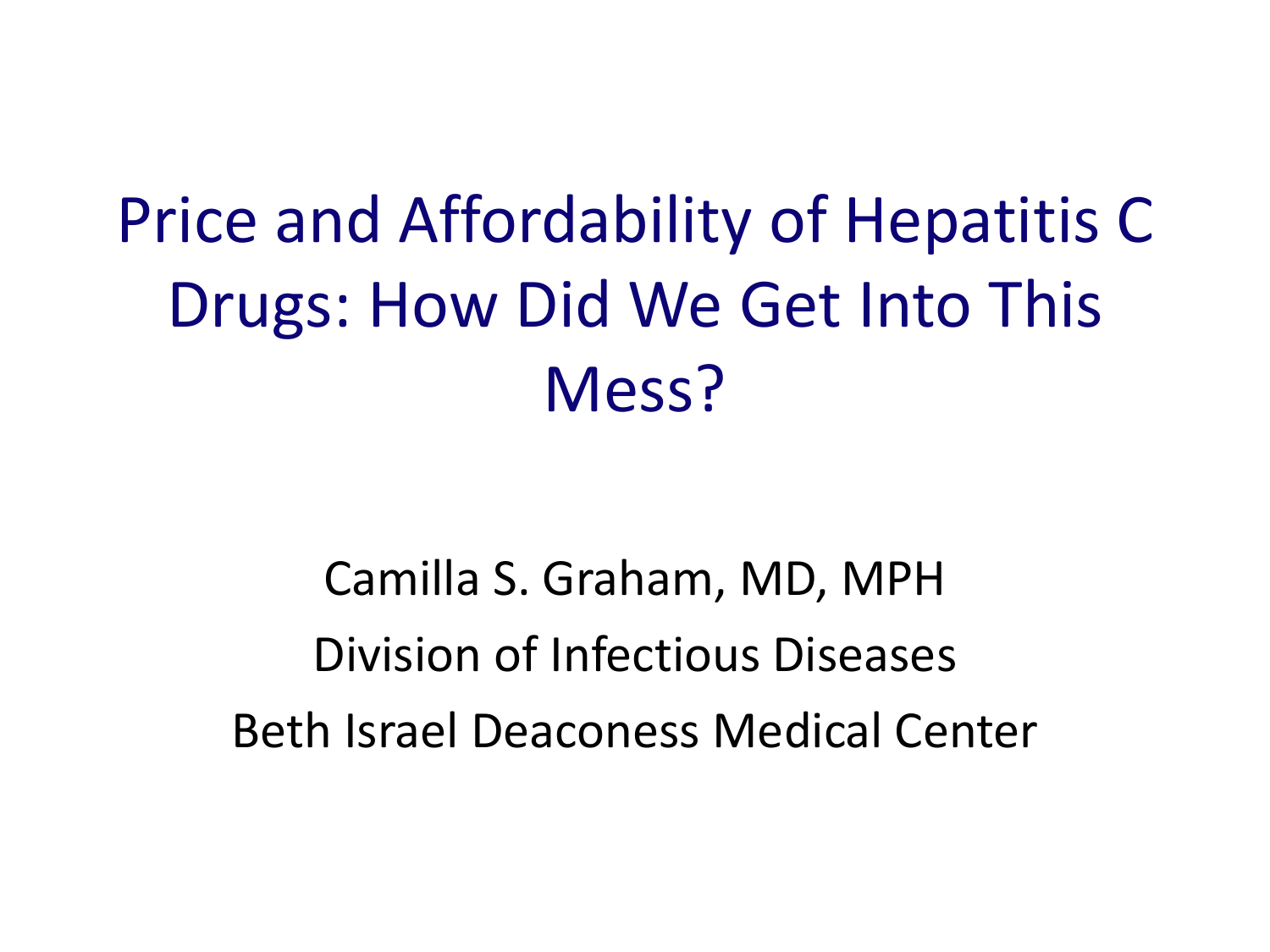

• Dr. Graham has joined Trek Therapeutics, a public benefits corporation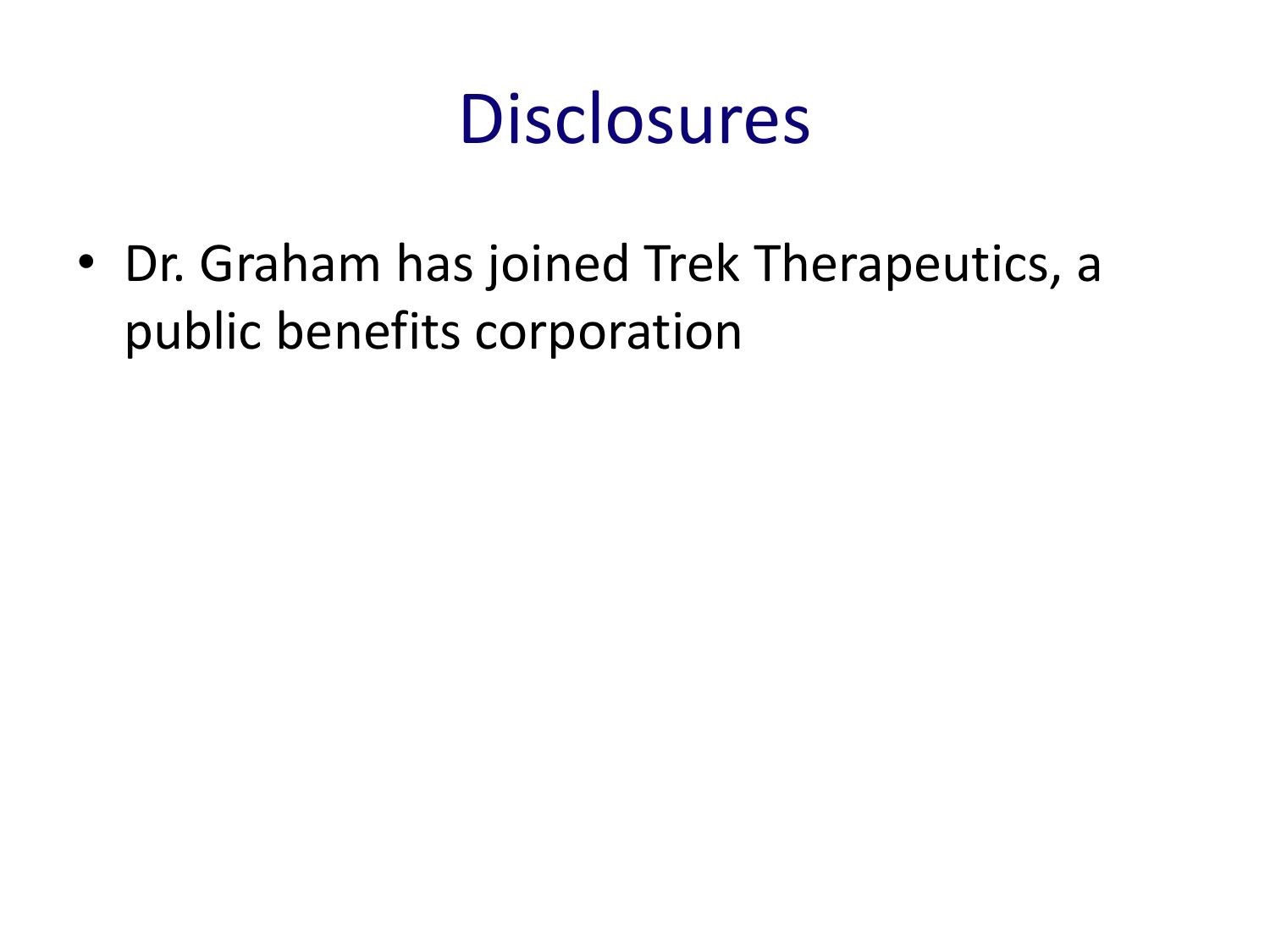## HCV Treatment: A Time for Celebration

- SVR rates > 90% for nearly all patient groups
	- Gaps in cure rates for African Americans and HIVcoinfected patients finally closed
- Almost everyone can become a "treatment candidate"
- Potential to
	- Lower overall mortality
	- Improve quality of life
	- Reduce long-term costs of complications
	- Implement cure as prevention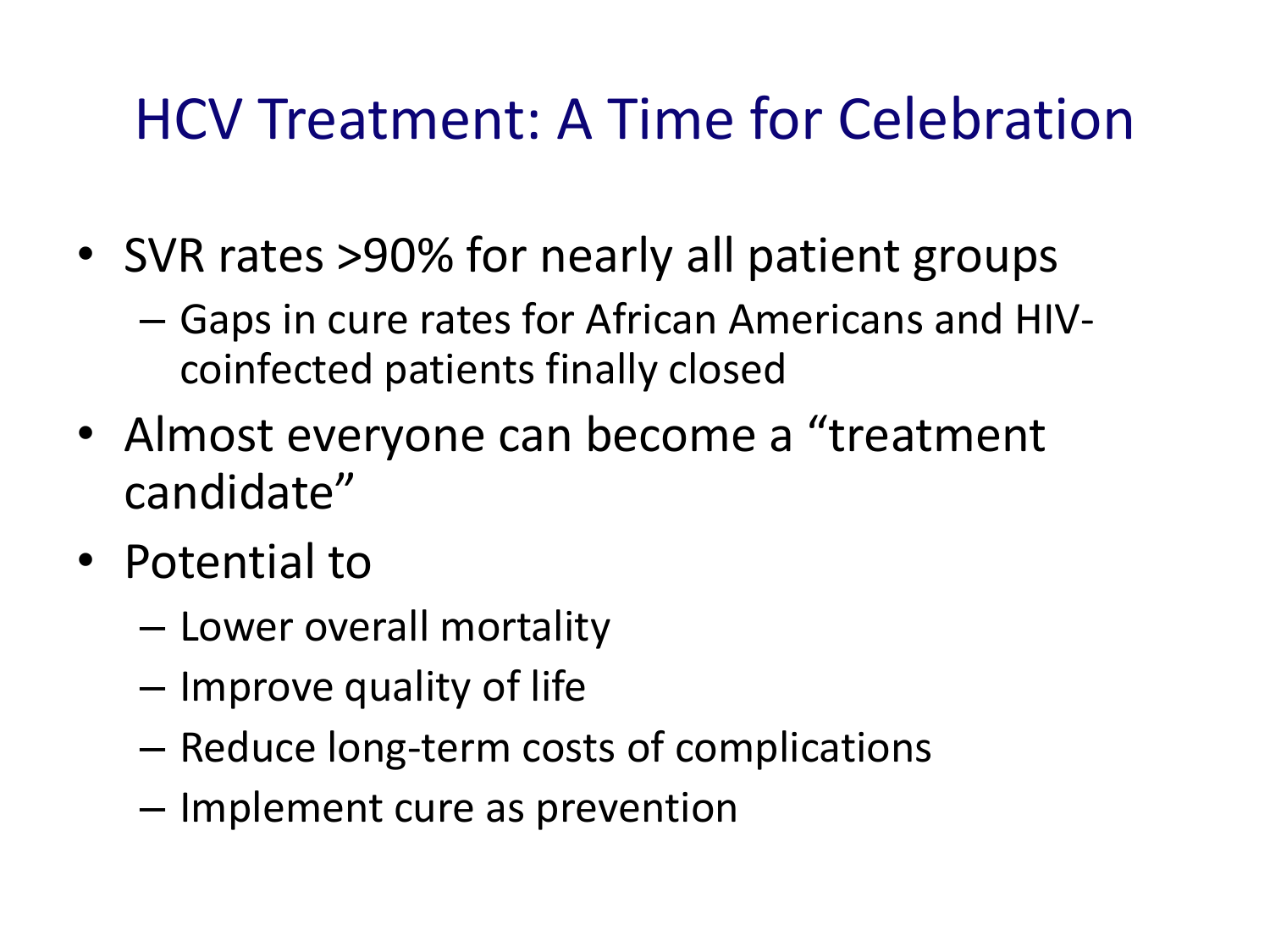# Challenges Posed by High Price of HCV Drugs

- Media focus on \$1,000 a pill gave cover to (and driven by) payers to impose rationing
- Payers disregard science/guidelines
- Loss of perspective by patients and providers about the value of HCV treatment and cure
- Difficulty advocating for treatment access due to lack of price transparency
- Hesitation to implement broader HCV screening and awareness programs
- Reinforcement that people with HCV infection are not "worth" expensive treatments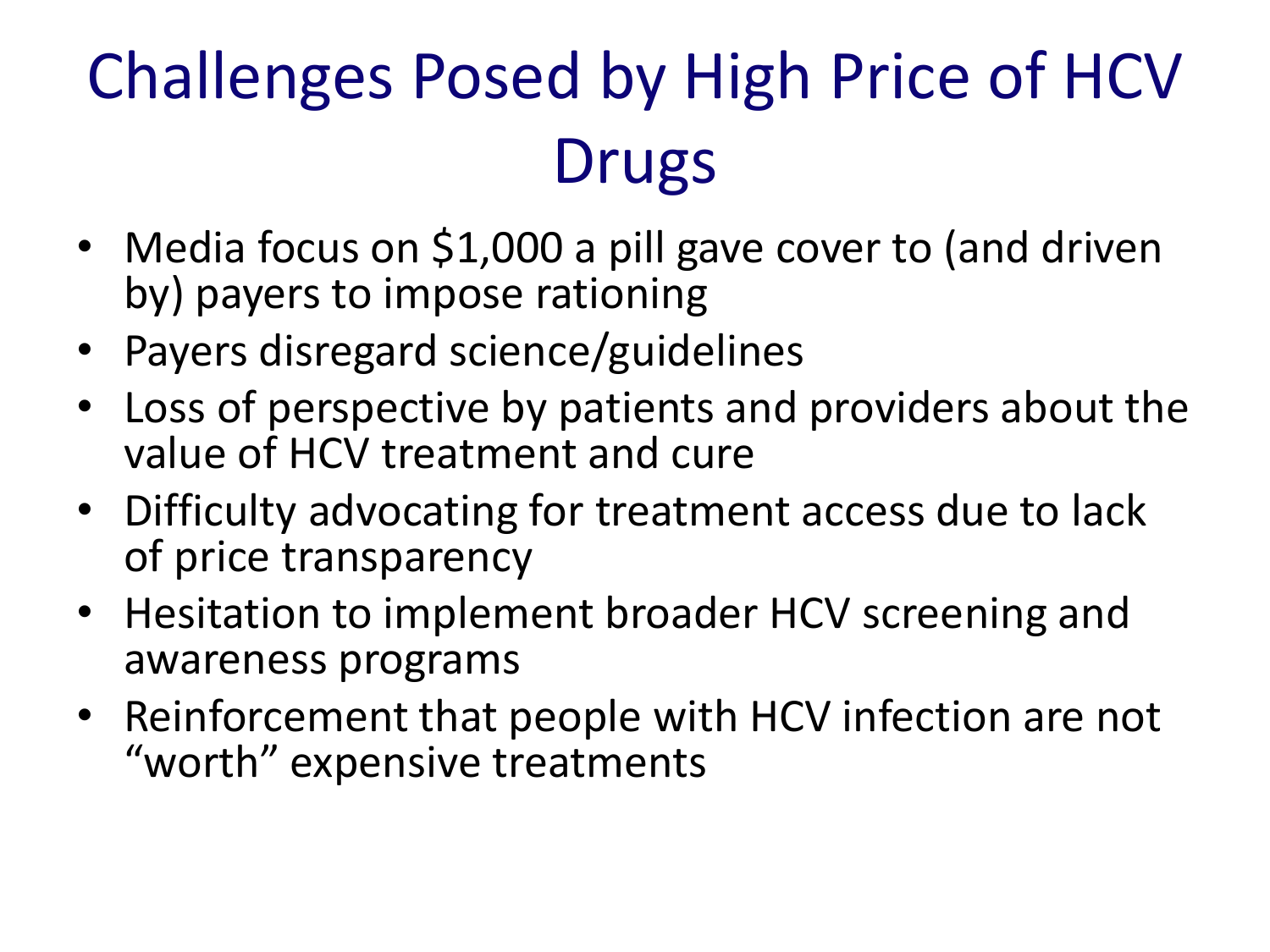# Cost is not Price

- Cost includes manufacturing and distribution costs, costs to meet regulatory requirements
	- Development costs are "sunk costs"
	- Marketing
- Price is the \$\$ amount actually paid to acquire a drug/regimen
	- Complicated supply chain
	- Rebates/discounts
	- Confidential negotiations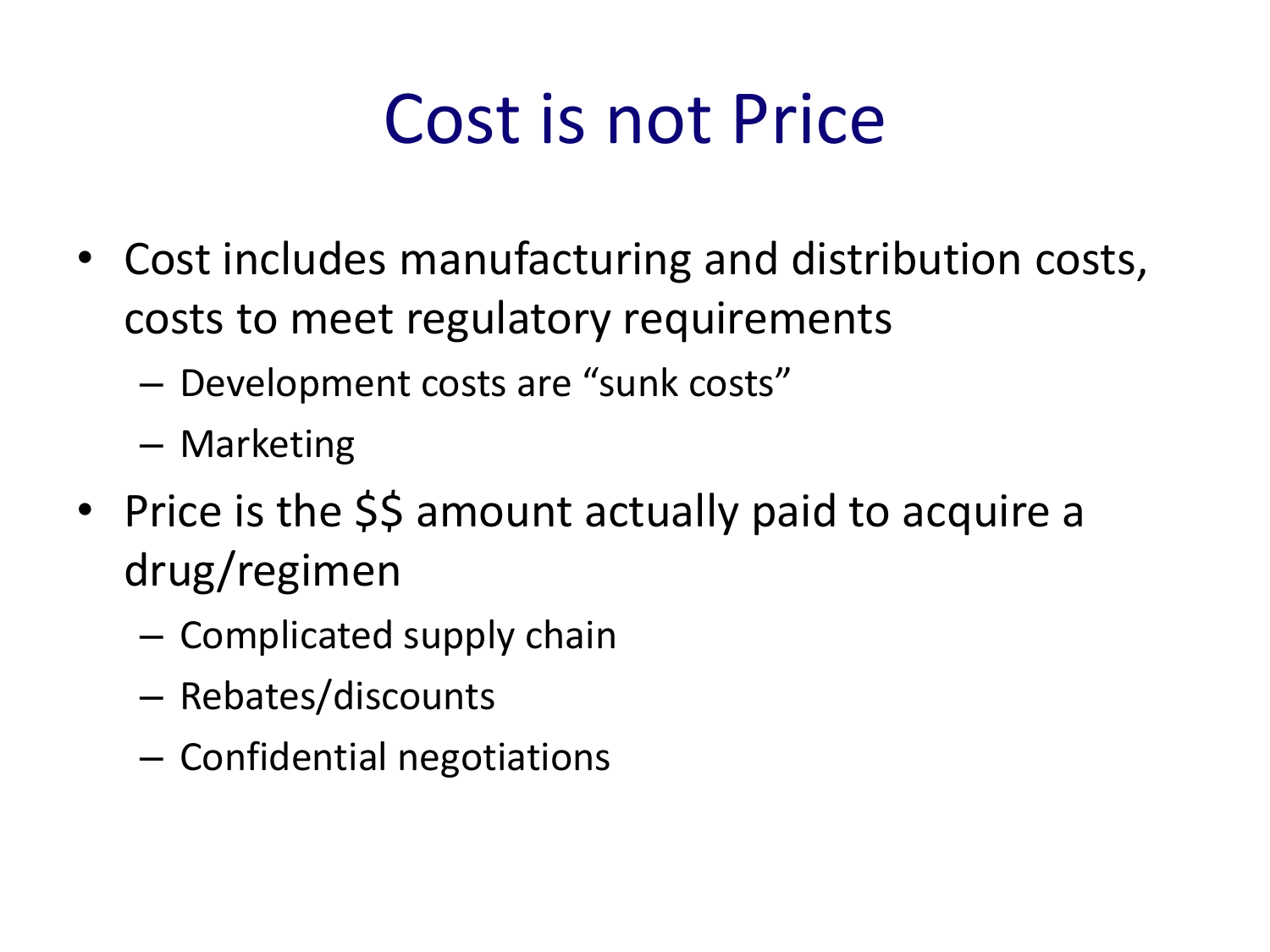## Drug Pricing: What Physicians Want to Know

- Actual price paid (?)
	- Paid by whom?
	- How will this information be used?
- At what price point will everyone be allowed to be treated?
	- At what point would onerous prior authorization requirements be relaxed?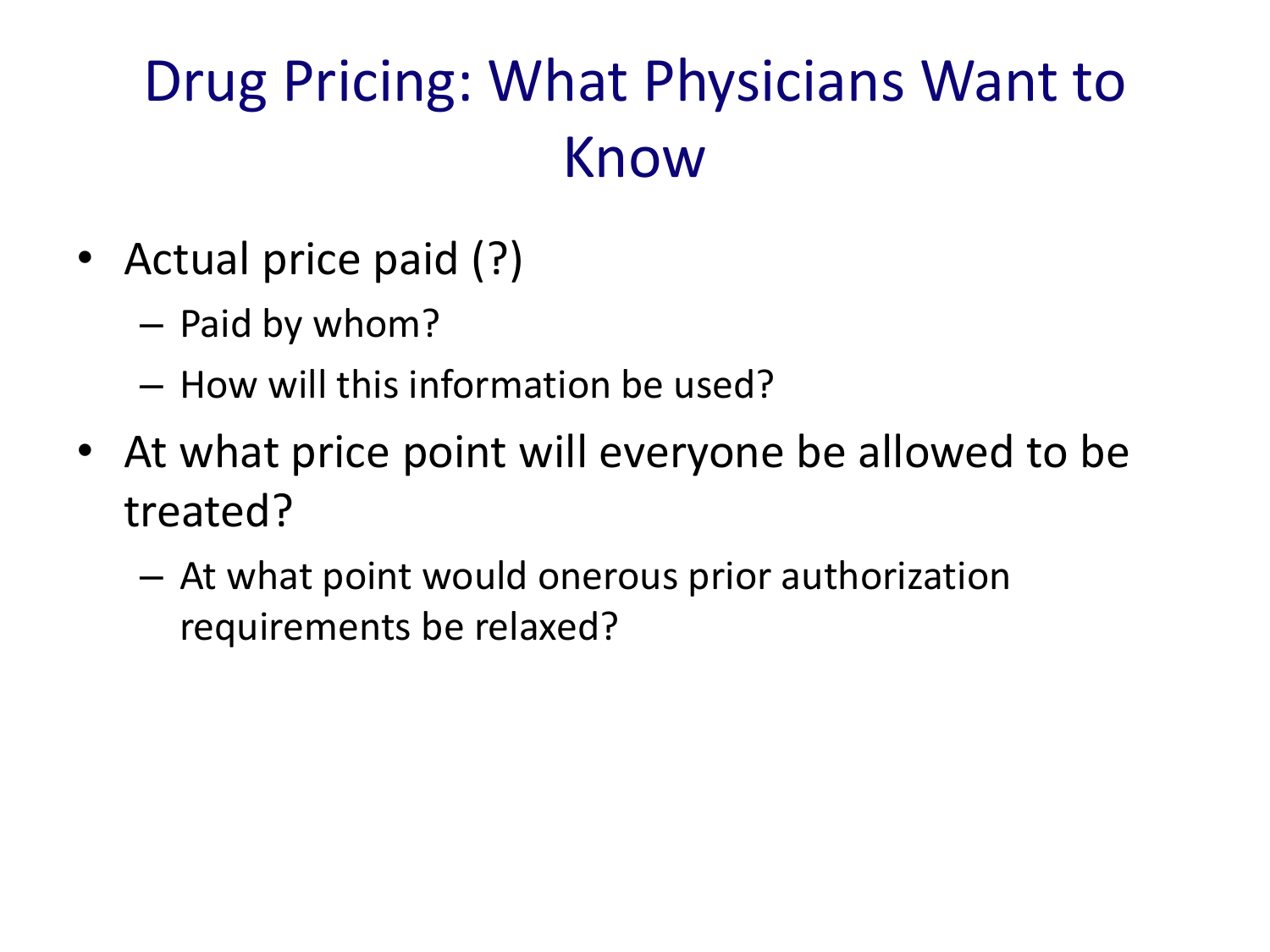"Standard of Care" Regimens for Hepatitis C Have Been Expensive for Years: Examples for Treatment of Genotype 1, Naïve, Non-Cirrhotic Patients

| <b>Regimen</b>                                             | <b>SVR rates</b> | <b>WAC Price</b> | <b>Cost per SVR</b>         |
|------------------------------------------------------------|------------------|------------------|-----------------------------|
| <b>Pegasys + Ribavirin x 48</b><br>weeks <sup>1</sup>      | 41%              | \$41,758         | \$101,849                   |
| Telaprevir + PegIFN +<br>Ribavirin x 24 weeks <sup>2</sup> | 75%              | \$86,843         | \$115,791                   |
| Sofosbuvir + PegIFN +<br><b>Ribavirin x 12 weeks</b>       | 90%              | \$94,421         | \$104,912                   |
| Sofosbuvir+Ledipasvir x<br><b>8</b> weeks                  | 94%              | \$63,000         | \$67,021<br>$(536, 191?)$ * |
| Sofosbuvir + Ledipasvir x<br>12 weeks                      | 99%              | \$94,500         | \$95,454<br>$(551, 545?)$ * |

Package inserts for products; \*http://blogs.wsj.com/pharmalot/2015/02/04/what-the-shocking-gilead-discounts-on-its-hepatitis-cdrugs-will-mean/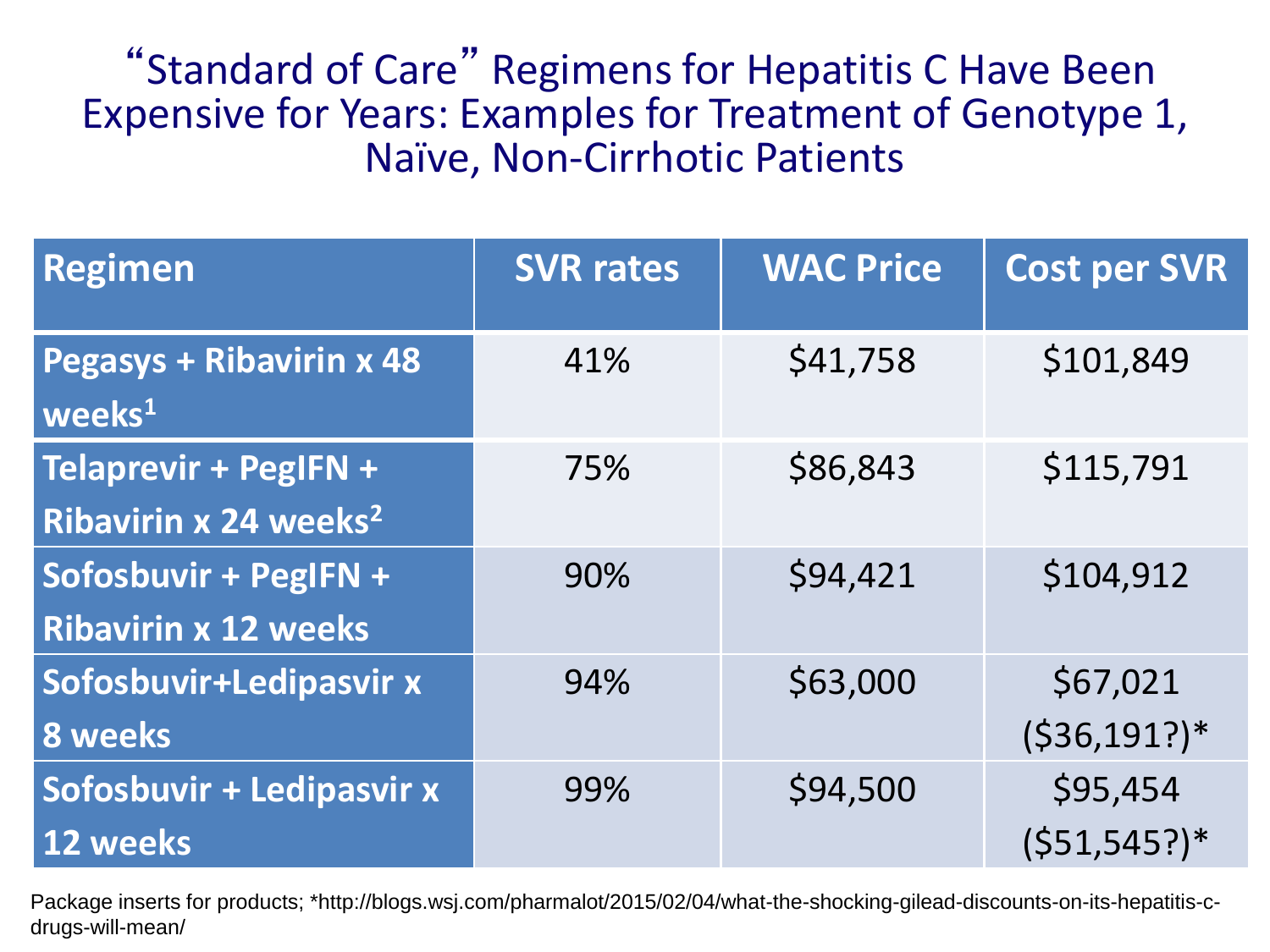# Pharma Pricing Strategies

- Cost-effectiveness models
- Budget impact models
- Benchmarking against similar regimens
- Surveys and focus groups with payers (commercial and public insurance, PBMs) to understand what market will bear
- Expectations of shareholders
- Cost of investment in drug development
- Cost of manufacturing and marketing Ultimately, price is what the market will bear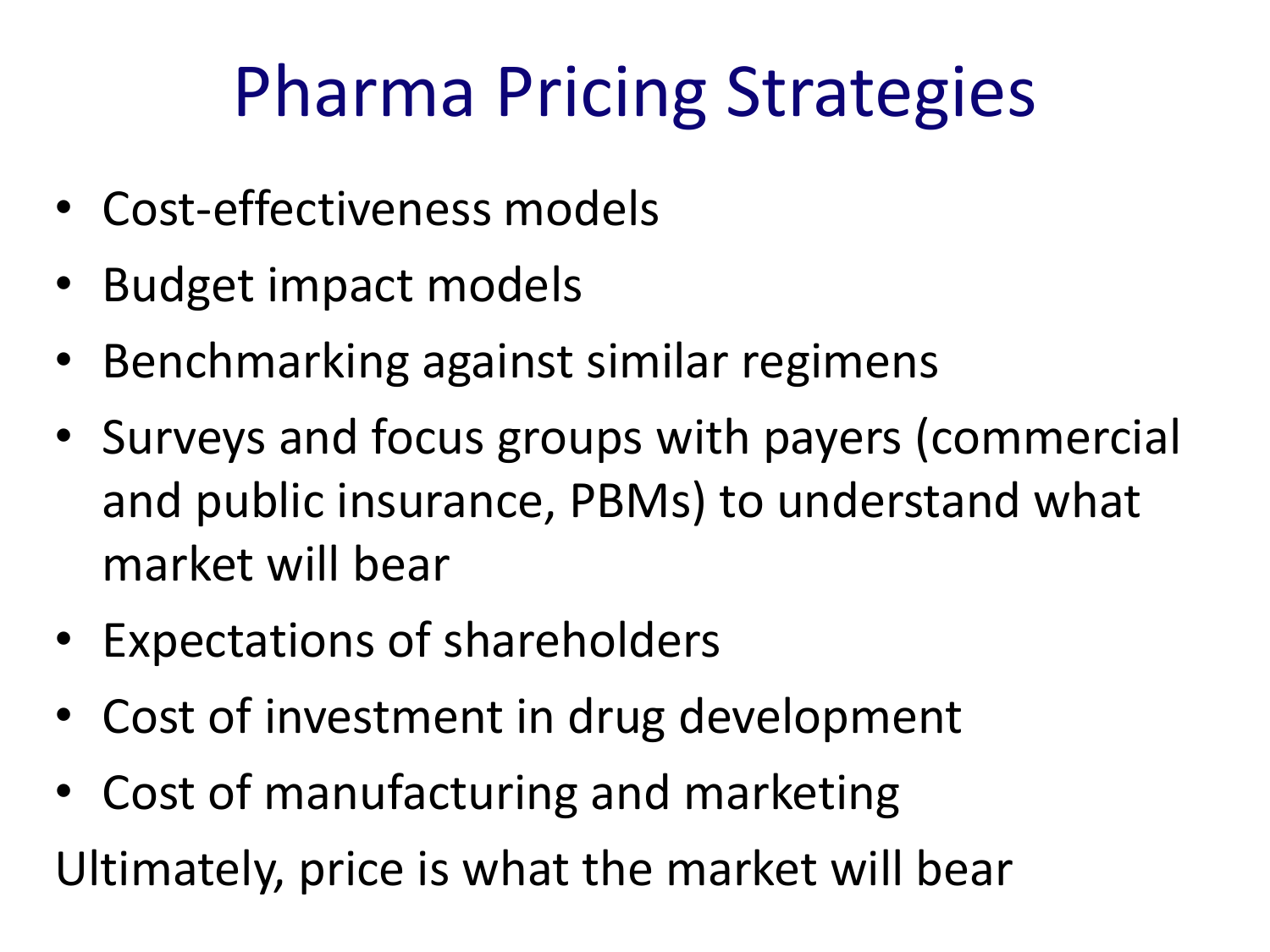### Let's Pretend We Are the Team Helping Set New Hepatitis C Regimen XYZ Price

| <b>Factor</b>                                                                                    | <b>Price Implication</b> |
|--------------------------------------------------------------------------------------------------|--------------------------|
| Lifetime cost of not treating anyone <sup>1</sup>                                                | \$100.3 billion          |
| Cost-effectiveness vs no treatment at \$50,000/QALY <sup>1</sup>                                 | \$139,000                |
| Benchmark (WAC 2013): Telaprevir+Peg-IFN+RBV x 24 weeks                                          | \$97,680                 |
| Real-world all cost-per-cure PI/P/R <sup>2</sup>                                                 | $$125,915 - $302,070$    |
| Benchmark (WAC 2014): Sofosbuvir+Peg-IFN+RBV                                                     | \$94,421                 |
| Cost-per-cure of drugs: SOF/P/R (90% SVR)                                                        | \$104,912                |
| Maximum market will bear (WAC; 2014):<br>Sofosbuvir+Simeprevir x 12 weeks                        | \$150,000                |
| Premium for all-oral regimen (difference in cost-per-cure for<br>P/R versus SOF/R in genotype 2) | \$42,000                 |
| Premium for one-pill-once-a-day                                                                  | \$1,000                  |
| Cost-per-cure XYZ x 12 weeks (if 95% SVR)                                                        | $X + 5%$                 |
| Price for XYZ for 12 weeks                                                                       | ???                      |

<sup>1</sup>Rein, CID 2015; <sup>2</sup>Sethi, AASLD 2013; 1847; Washington Post, Dec 1, 2015 (Senate Finance Committee investigation)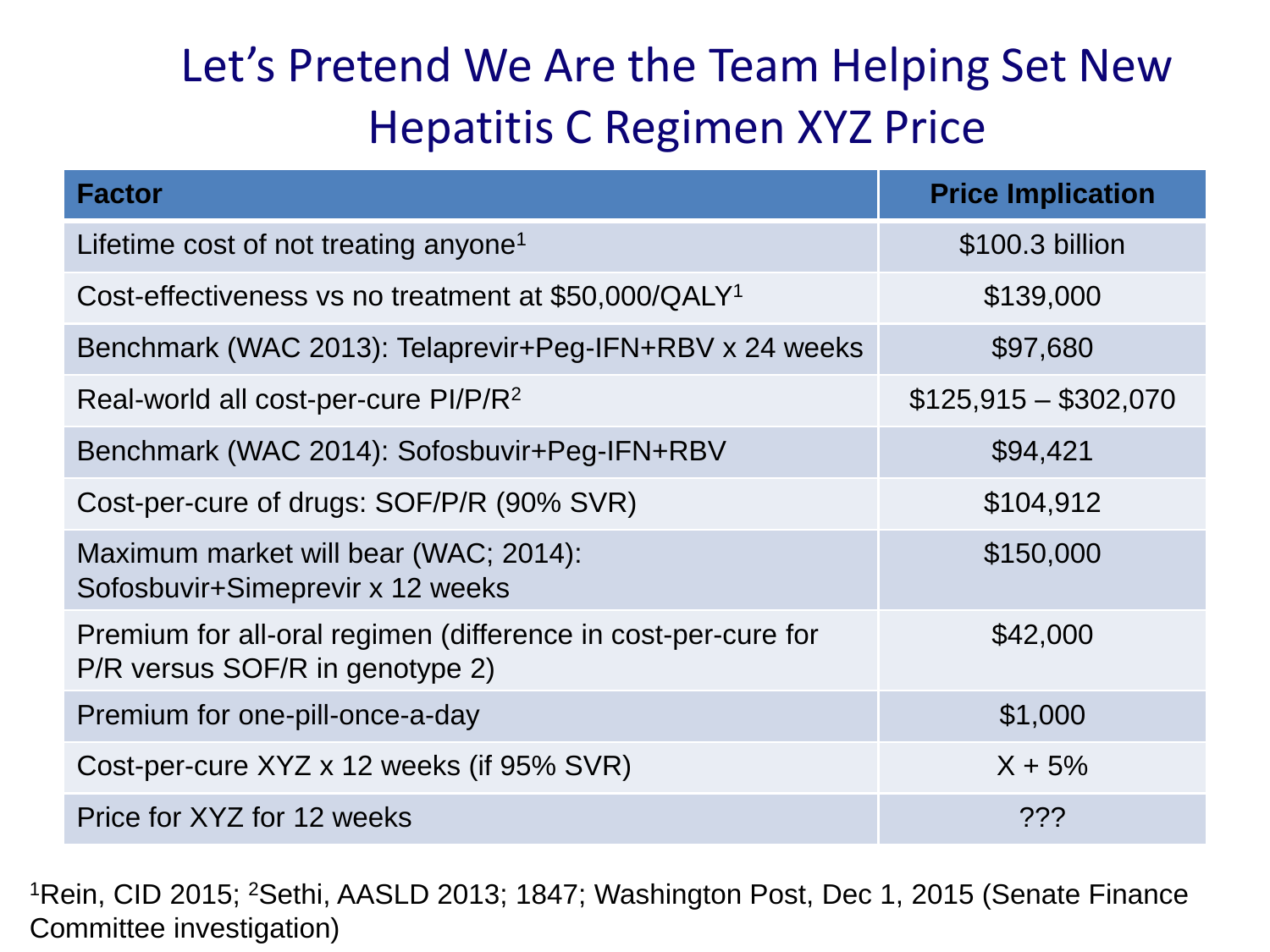

for Hepatitis C Treatment Regimens. www.HCVguidelines.org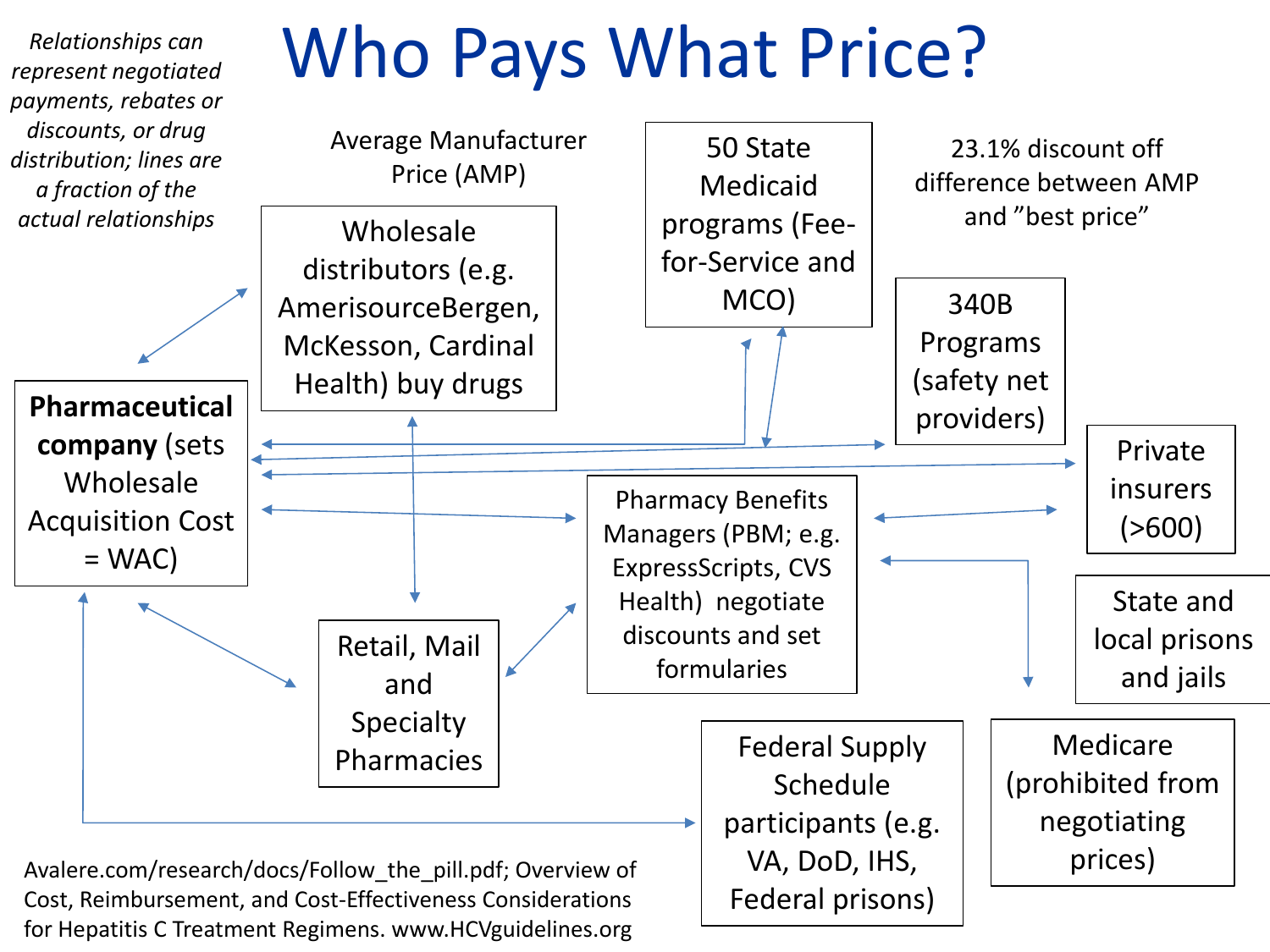Uncertainties in Estimating HCV Treatment Investment: What Payers Want to Know

- How many people will be treated?
- Over how many years will treatment be spread?
- What will happen to drug regimen costs over time?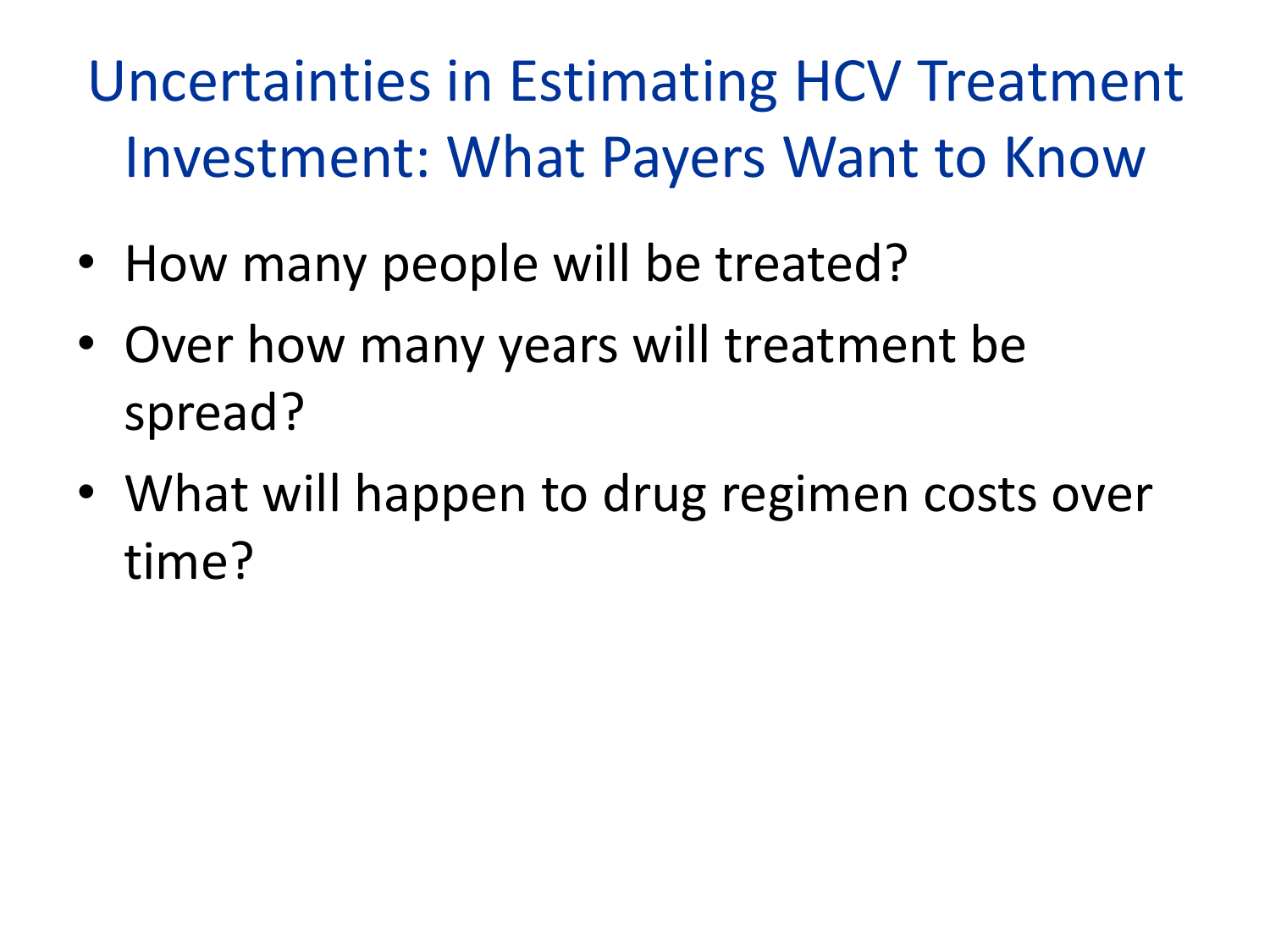### Budget Impact Model



Mauskopf et al; Principles of Good Practice for Budget Impact Analysis: Report of the ISPOR Task Force on Good Research Practices – Budget Impact Analysis; Value in Health 2007; 10(5): 336-347.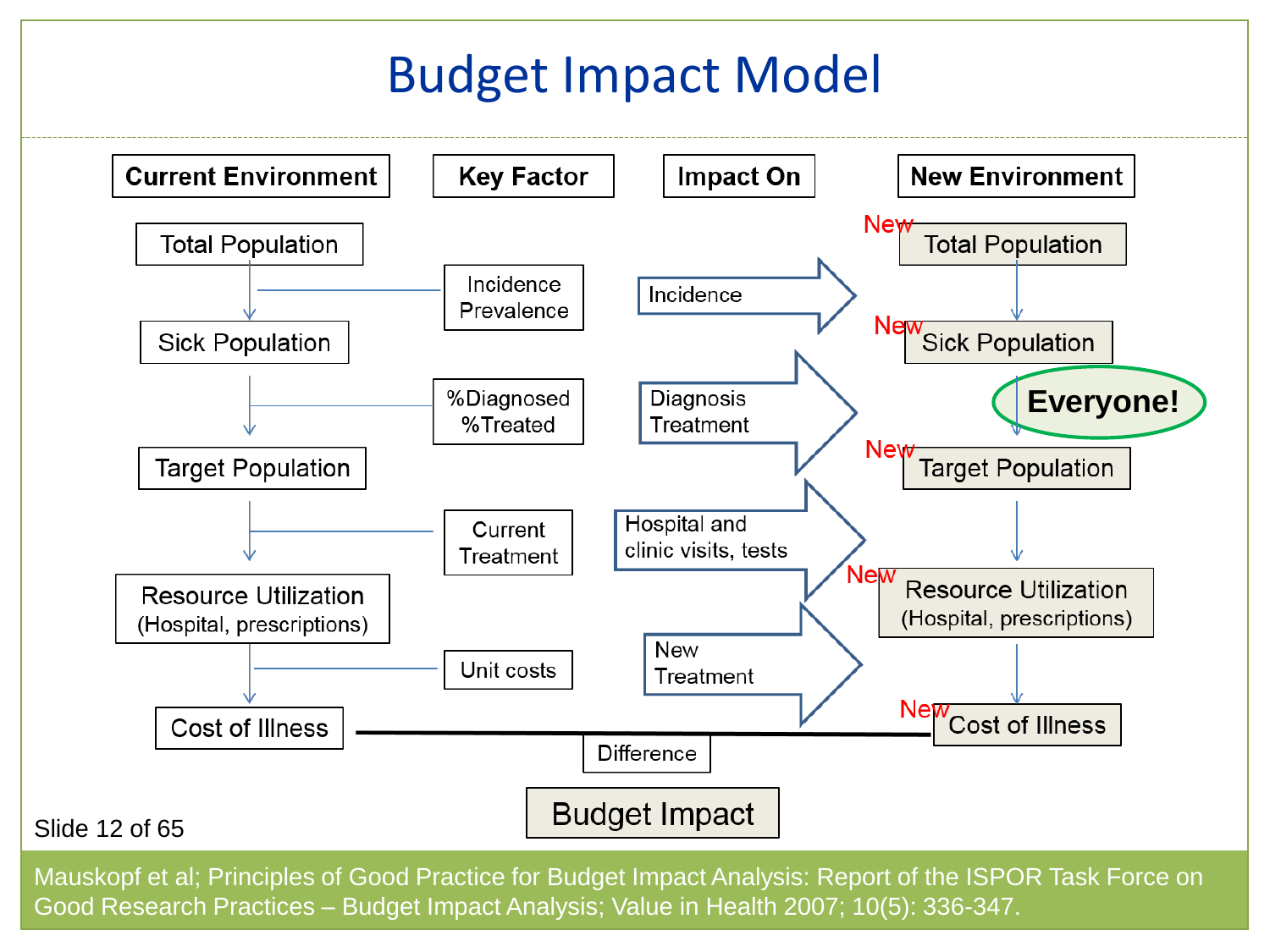Institute for Clinical and Economic Review: "The Comparative Clinical Effectiveness and Value of Simeprevir and Sofosbuvir in the Treatment of Chronic Hepatitis C Infection" for the California Technology Assessment Forum

| <b>Factor</b>                                                             | <b>Result</b>       |
|---------------------------------------------------------------------------|---------------------|
| Enrollee plan                                                             | 1 million enrollees |
| 1.7% prevalence HCV infection                                             | 17,000 enrollees    |
| 50% undergo treatment in one year                                         | 8,500 enrollees     |
| Estimated HCV treatment cost<br>(per 1 enrollee)                          | \$70,588            |
| Total treatment (8,500 x \$70,588)                                        | \$600 million       |
| Cost of HCV treatment per enrollee<br>(\$600 million/1 million enrollees) | \$600/year          |
| Cost per member per month                                                 | \$50                |

Conclusion: Simeprevir and sofosbuvir are superior in terms of clinical effectiveness compared to 1st generation PIs and Peg-IFN/RBV, but of "low value" due to high cost (as prices of DAAs have decreased, this value is now "high")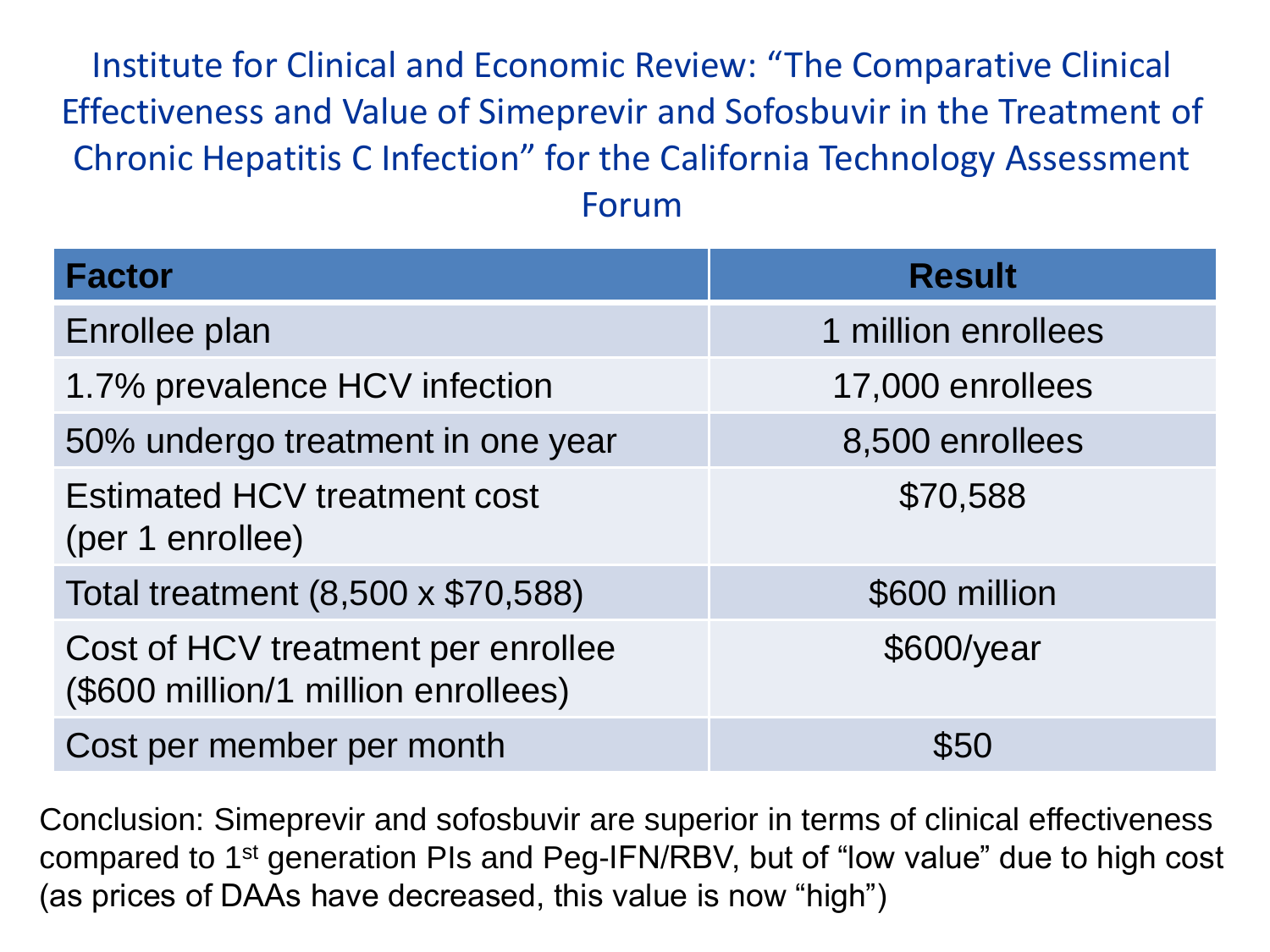# Payer Dilemmas

- Most payers had no idea how much they were actually spending per treated patient (or per cure) in the interferon era
	- $-$  PI/P/R in cirrhotic patients  $\sim$  \$266,000 per cure<sup>1</sup>
- Pharmacy budgets often separate from medical budgets
	- Pharmacy budgets don't get "credit" for avoidance of medical costs
	- Annual budgets
		- "Is it cost effective?" (off-sets over the long term)
		- "Is it affordable?" (costs over one year)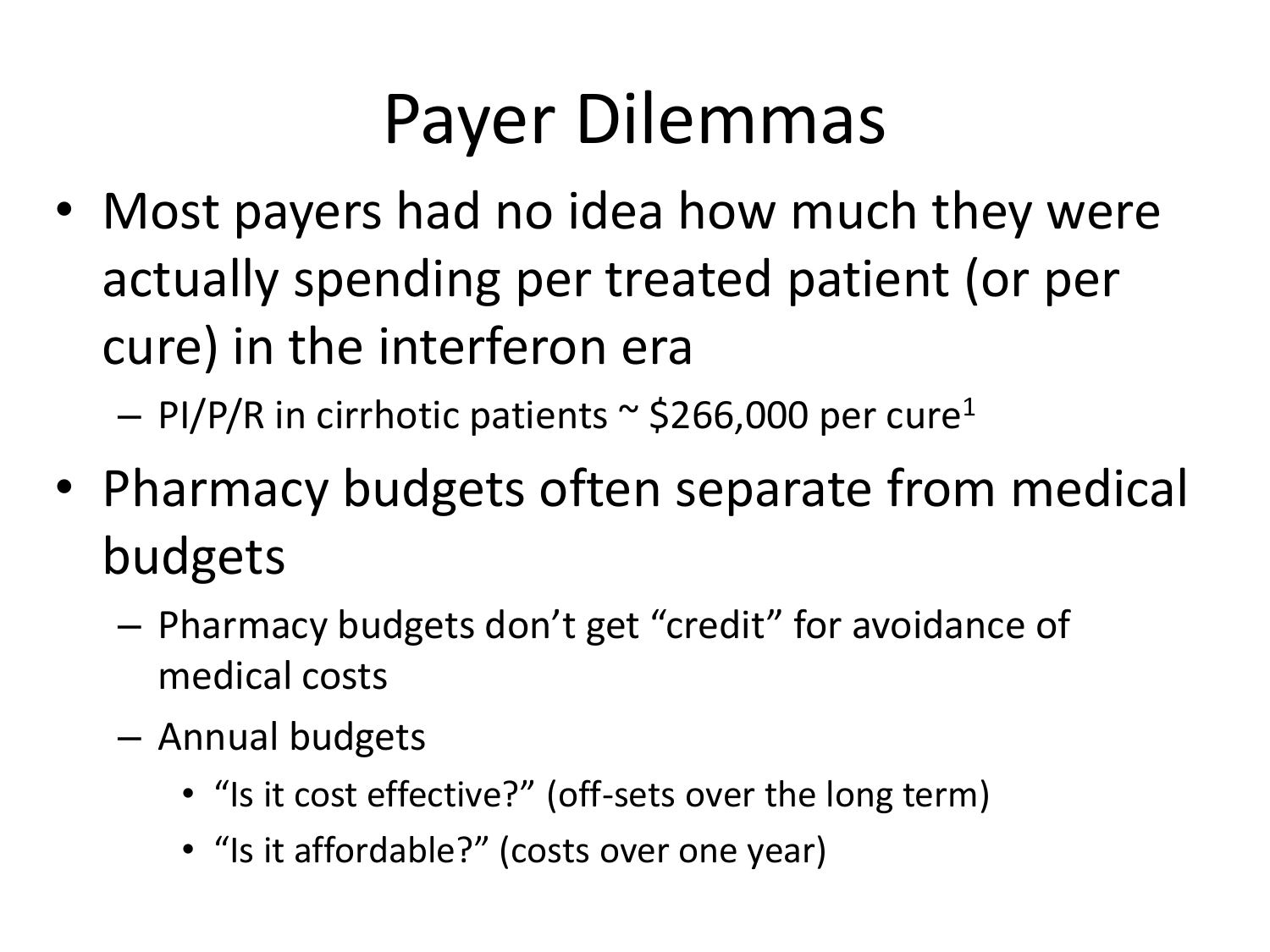## Payer Actions

- May create own cost-effectiveness and budget impact models
- Treatment guidelines – Usually derived from existing guidelines
- Formulary placement
- Reimbursement/contracting
- Prior authorization criteria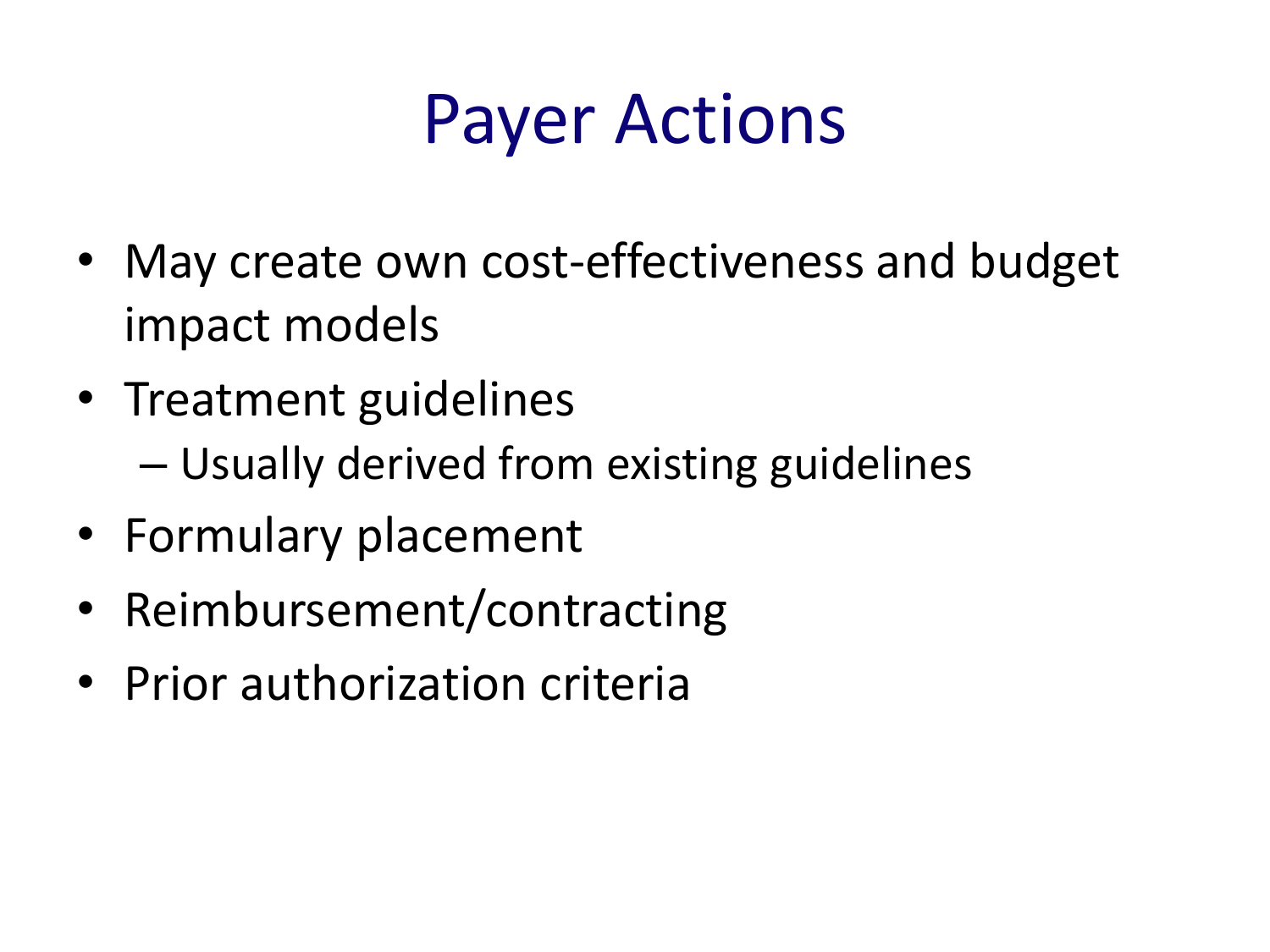### Limitations on Access to HCV Treatments

- **Limits Based on Stage of Fibrosis**
- **Restrictions Based on Substance Use**
- **Prescriber Limitations**
- **Other restrictions**
	- HIV Co-Infection limitations
	- "Once per lifetime" limitations
	- Genotype limitations
	- Previous history of treatment adherence requirements
	- Specialty pharmacy restrictions
	- Exclusivity agreements with insurers

Barua S, Greenwald R, Grebley J, Dore G, Swan T and Taylor L. Restrictions for Medicaid Reimbursement of Sofosbuvir for the Treatment of Hepatitis C Virus Infection in the US. Ann Intern Med June 30, 2015 (online)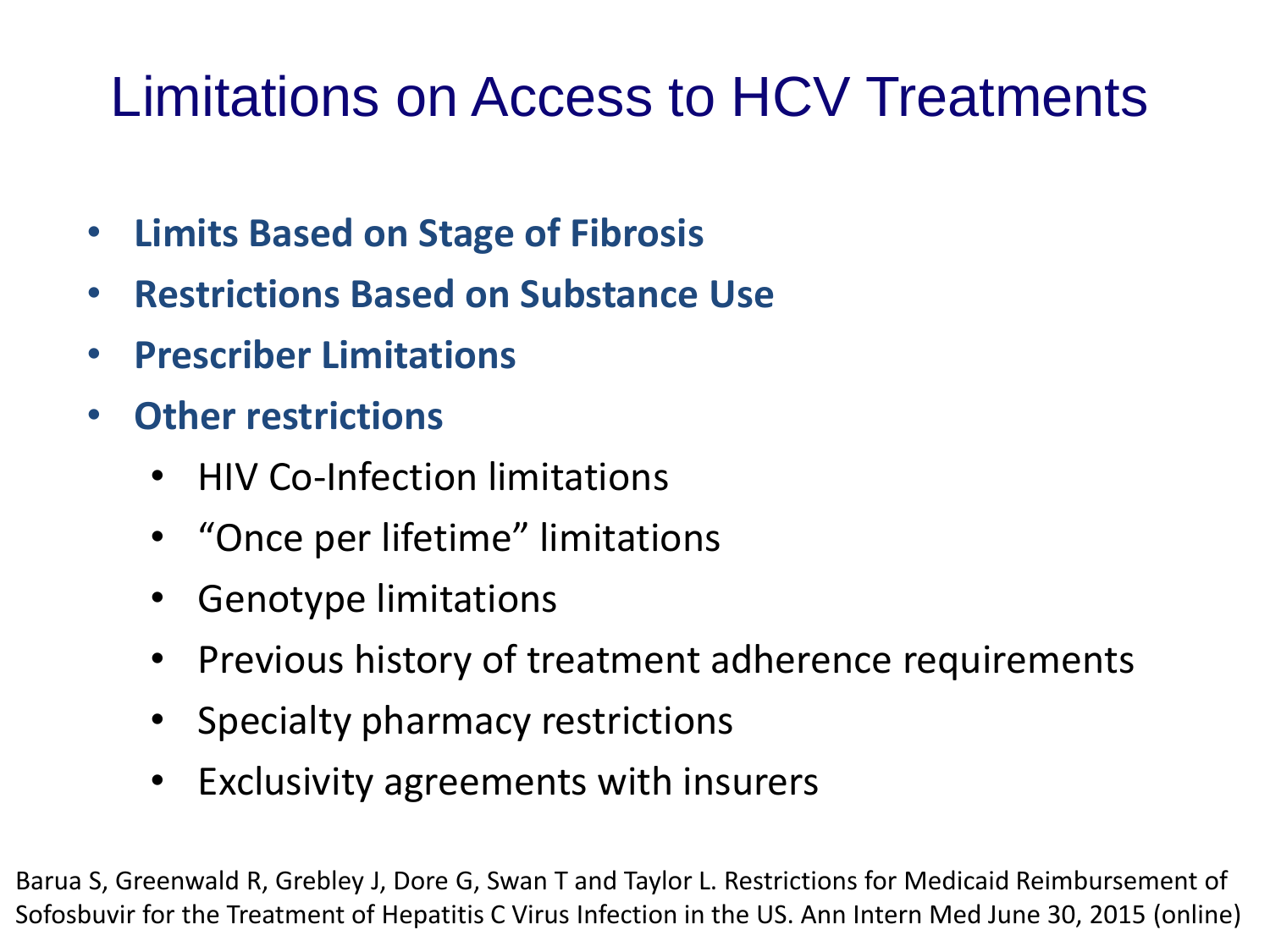### MassHealth FFS Sovaldi Prior Authorization Criteria: Less Restrictive Than Most States

#### **Coverage**

+ Preferred drug

### **Fibrosis**

+ No restrictions (form inquires)

#### **Substance Use**

+ No restrictions (form inquires about current use)

#### **Prescriber Limitations**

+ No restrictions

#### **Additional Restrictions**

+ No additional restrictions based on HIV Co-infection or previous adherence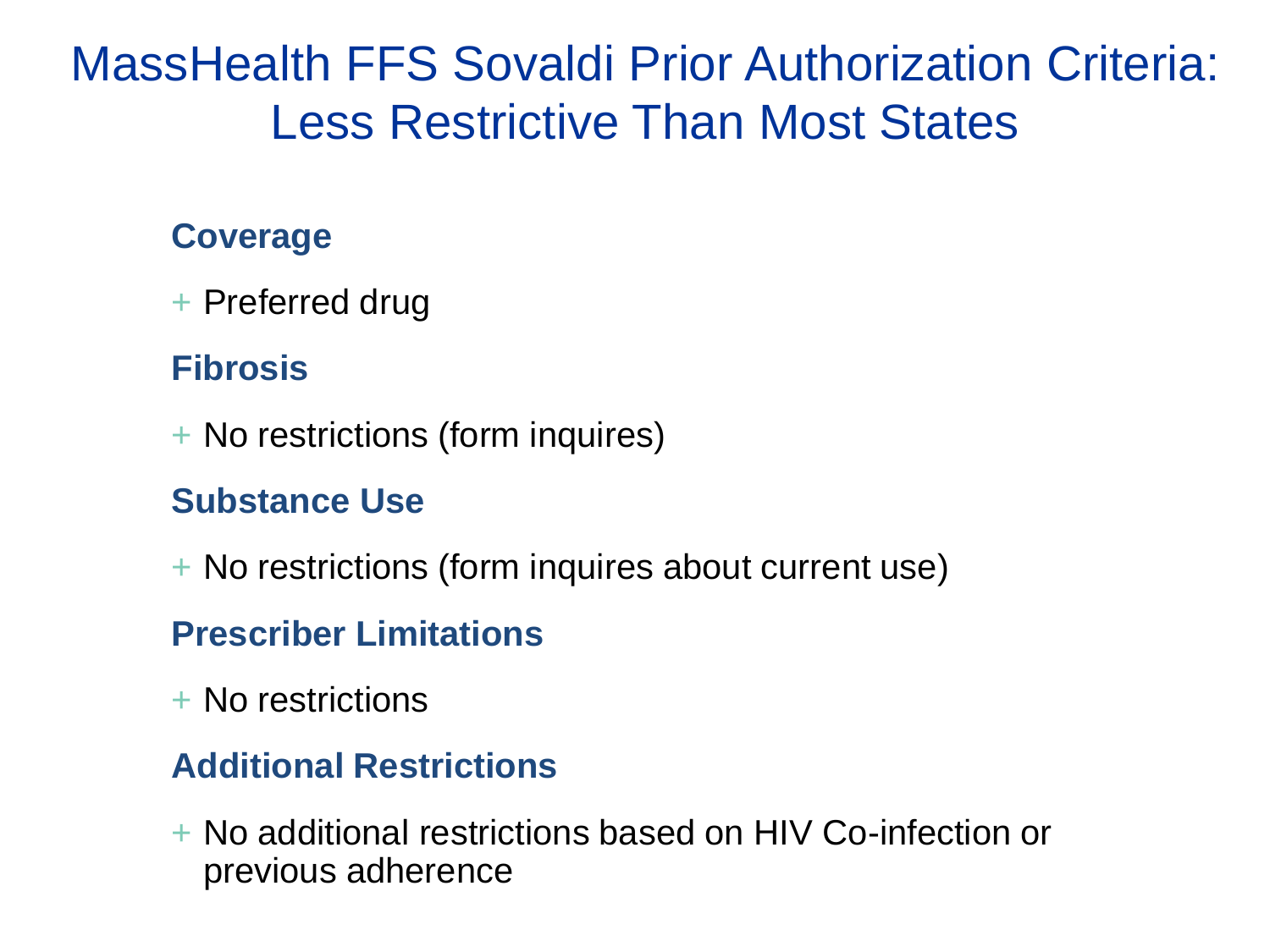Recommended regimens for patients with HCV genotype 1a or 1b infection who have compensated cirrhosis, in whom prior PEG-IFN and RBV treatment has failed



Adapted from www.hcvguidelines.org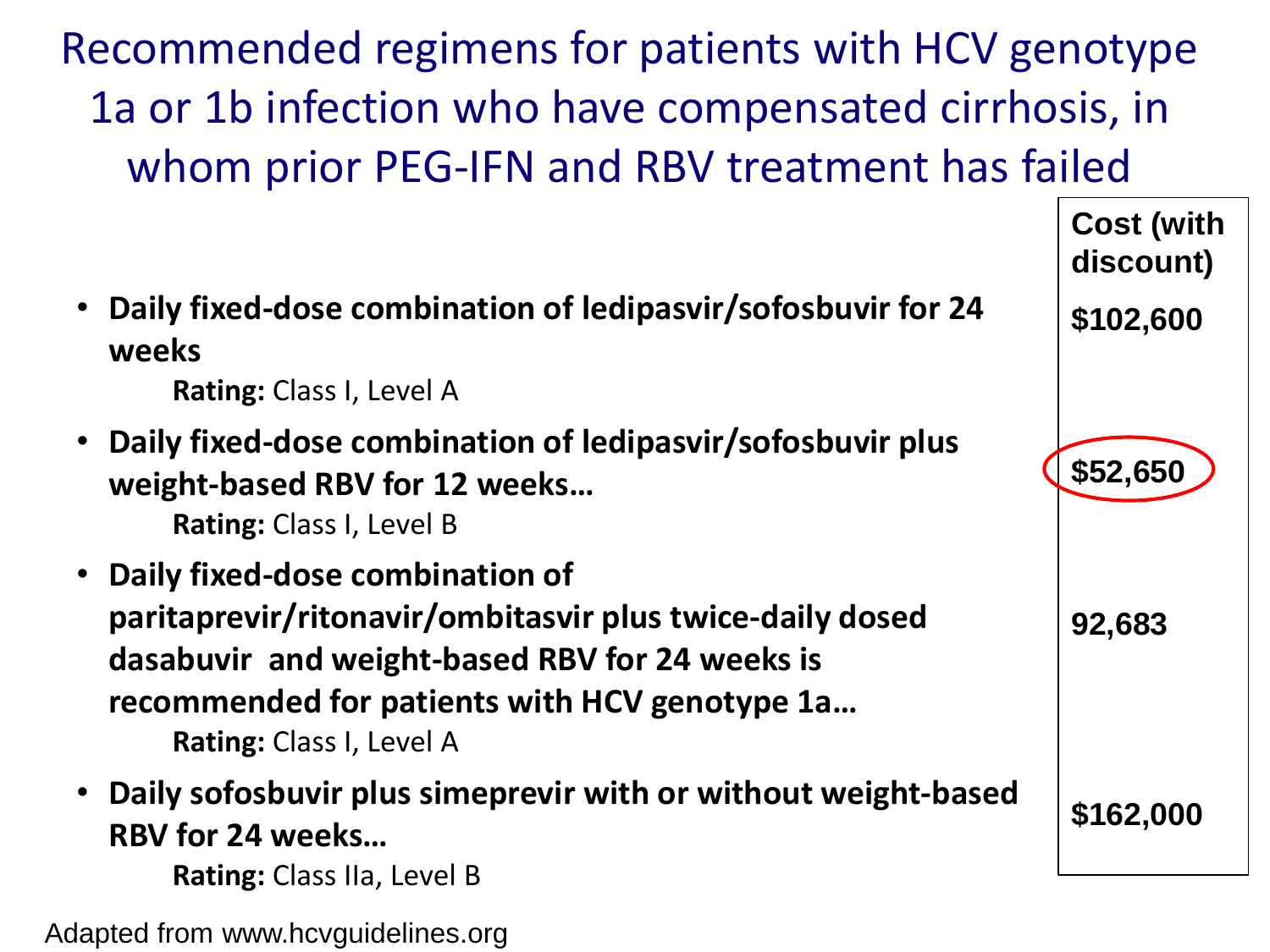# **MassHealth: Estimated Volume**

- 7,658 members with HCV
	- PCC members continuously enrolled 12/6/13- 7/30/14 with an ICD-9 code for HCV
- Currently 1,075 members approved for regimens
	- Over 90% of PAs approved
	- ~14% of diagnosed patients engaged in treatment